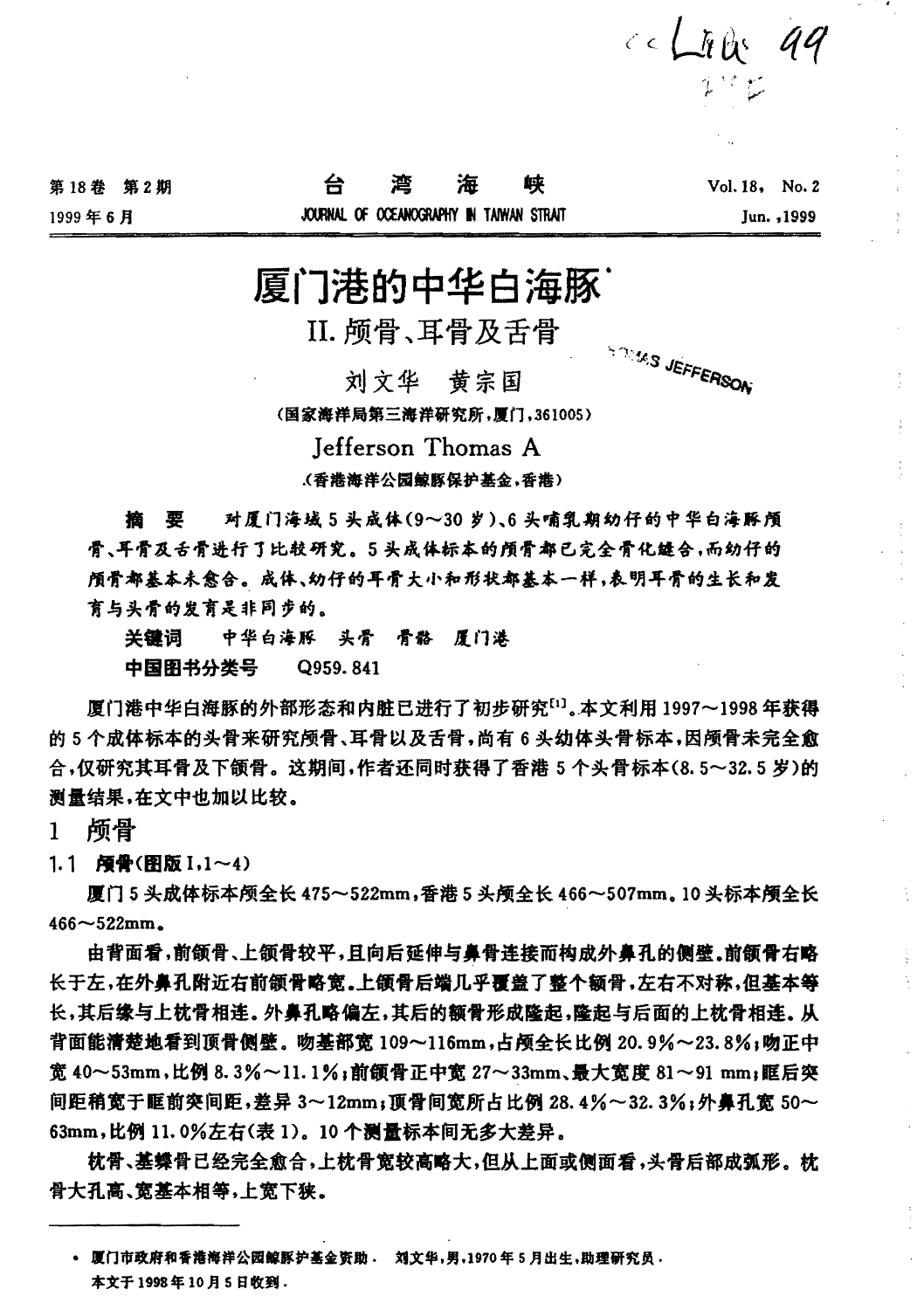$\overline{\mathbf{a}}$ 

### 表 1 厦门及香港成体中华白海豚头骨测量结果

#### Tab. 1 The measurements of the skulls of 5 Chinese white dolphins from Xiamen

and 5 Chinese white dolphins from Hong Kong

| 뵹<br>*<br>标            | $S_1$      | $S_{2}$    | $S_6$      | $S_{\tau}$ | $S_{10}$   | OPC<br>1   | SC97-<br>10/2 | SC97-<br>31/5-B | SC97-<br>3/9 | SC98-      |
|------------------------|------------|------------|------------|------------|------------|------------|---------------|-----------------|--------------|------------|
|                        |            |            |            |            |            |            |               |                 | 坡            | 17/1       |
| 发现地点                   |            | 匴          | 海<br>п     | 坡          |            |            | 香             | 捲<br>筹          |              |            |
| 体长(cm)                 | 232        | 237        | 234        | 243        | 225        | 未测         | 207           | 235             | 265          | 238        |
| 颅全长(mm)                | 522        | 491        | 515        | 475        | 492        | 466        | 474           | 507             | 492          | 484        |
| 占颅全长(%)                | 100        | 100        | 100        | 100        | 100        | 100        | 100           | 100             | 100          | 100        |
| 吻长(mm)                 | 330        | 304        | 330        | 302        | 303        | 277        | 288           | 315             | 301          | 294        |
| 占颅全长(%)                | 63.2       | 61.9       | 64.8       | 63.6       | 61.6       | 59.4       | 60.7          | 62.1            | 61.2         | 60. 7      |
| 吻基部宽(mm)               | 109        | 111        | 115        | 110        | 109        | 111        | 109           | 114             | 116          | 110        |
| 占颅全长(%)                | 20.9       | 22.6       | 22.3       | 23.2       | 22.2       | 23.8       | 23.0          | $-22.5$         | 23.6         | 22.7       |
| 吻正中宽(mm)               | 46         | 47         | 52         | 45         | 40         | 46         | 49            | 44              | 50           | 53         |
| 占颅全长(%)                | 8.8        | 9.0        | 11.1       | 11.0       | 8.1        | 9. 9       | 10.3          | 8.7             | 10.2         | 11.0       |
| 吻 3/4 处宽(mm)           | 31         | 33         | 33         | 33         | 29         | 33         | 31            | 29              | 34           | 38         |
| 占颅全长(%)                | 5.9        | 6.7        | 6.4        | 7.0        | 5.9        | 7.1        | 6.5           | 5.7             | 6.9          | 7. 9       |
| 前颌骨正中宽(mm)             | 26         | 28         | 33         | 29         | 27         | 29         | 31            | 27              | 34           | 32         |
| 占颅全长(%)                | 5.0        | 5.4        | 6.4        | 6. 1       | 5.5        | 6.2        | 6.5           | 5.3             | 6.9          | 6.6        |
| 前颌骨最大宽度(mm)<br>占颅全长(%) | 91<br>17.4 | 86<br>16.5 | 89<br>17.3 | 87<br>18.3 | 84<br>17.1 | 81<br>17.4 | 84<br>17.7    | 83<br>16.4      | 84<br>17.1   | 81<br>16.7 |
| 眶前突间距(mm)              | 192        | 191        | 190        | 188        | 187        | 194        | 190           | 194             | 198          | 197        |
| 占颅全长(%)                | 36.8       | 38.9       | 36.9       | 39.6       | 38.0       | 41.6       | 40.1          | 38.3            | 40.2         | 40.7       |
| 眶后突间距(mm)              | 213        | 215        | 214        | 212        | 213        | 214        | 212           | 211             | 218          | 219        |
| 占颅全长(%)                | 40.8       | 43.2       | 41.6       | 44.6       | 43.3       | 45.9       | 44.1          | 41.6            | 44.3         | 45.3       |
| 额宽(mm)                 | 未测         | 216        |            | 214        | 215        | 217        | 213           | 214             | 216          | 220        |
| 占颅全长(%)                |            | 41.4       | 未测         | 45.1       | 43.7       | 46.6       | 44.9          | 42.2            | 43.9         | 45.5       |
| 頂骨间宽(mm)               | 未测         | 150        | 150        | 135        | 155        | 139        | 153           | 151             | 152          | 149        |
| 占颅全长(%)                |            | 28.7       | 29.1       | 28.4       | 31.5       | 29.8       | 32.3          | 29.8            | 30.9         | 30.8       |
| 外鼻孔宽(mm)               | 63         | 57         | 60         | 54         | 57         | 56         | 50            | 55              | 58           | 55         |
| 占颅全长(%)                | 12.1       | 10.9       | 11.7       | 11.4       | 11.6       | 12.0       | 10.6          | 10.9            | 11.8.        | 11.4       |
| 内鼻孔宽(mm)               | 73         | 69         | 70         | 67         | 68         | 68         | 63            | 65              | 68           | 74         |
| 占颅全长(%)                | 14.0       | 13.2       | 13.6       | 14.1       | 13.8       | 14.6       | 13.3          | 12.8            | 13.8         | 15.3       |
| 颅高(mm)                 | 135        | 132        | 135        | 130        | 131        | 135        | 136           | 133             | 、未测          | 未测         |
| 占颅全长(%)                | 25.9       | 26.9       | 26.2       | 27.4       | 26.6       | 29.0       | 28.7          | 26.2            |              |            |
| 右颞窝长(mm)               | 109        | 111        | 100        | 109        | 108        | 111        | 110           | 116             | 117          | 114        |
| 占颅全长(%)                | 20.9       | 22.6       | 19.4       | 23.0       | 22.0       | 23.8       | 23.2          | 22.9            | 23.8         | 23.6       |
| 右颞窝高(mm)               | 94         | 86         | 未测         | 89         | 86         | 89         | 87            | 85              | 87           | 89.        |
| 占颅全长(%)                | 18.0       | 17.6       |            | 18.7       | 17.5       | 19.1       | 18.4          | 16.8            | 17.7         | 18.4       |
| 右眼眶长(mm)               | 57         | 57         | 59         | 59         | 57         | 59         | 56            | 56              | 56           | 56         |
| 占颅全长(%)                | 10.9       | 11.6       | 11.5       | 12.4       | 11.6       | 12.7       | 11.8          | 11.1            | 11.4.        | 11.6       |
| 右前眼眶突长(mm)             | 40         | 34         | 35         | 38         | 37         | 41         | 35            | 40              | 37           | , 38       |
| 占颅全长(%)                | 7.7        | 6.9        | 6.8        | 8.0        | 7.5        | 8.8        | 7. 4          | 7.9             | 7.5          | 7.9        |
| 上右齿槽长(mm)              | 293        | 265        | 295        | 265        | 275        | 248        | 254           | 280             | 264          | 250        |
| 占颅全长(%)                | 56.1       | 54.0       | 57.3       | 55.8       | 55.9       | 53.2       | 53.6          | 55.2            | 53.7         | 51.7       |
| 下颌骨长(mm)               | 455        | 426        | 456        | 433        | 426        | 403        | 414           | 441             | 439          | 426        |
| 占颅全长(%)                | 87.2       | 86.8       | 88.5       | 91.2       | 86.6       | 86.5       | 87.3          | 87.0            | 89.2         | 88.0       |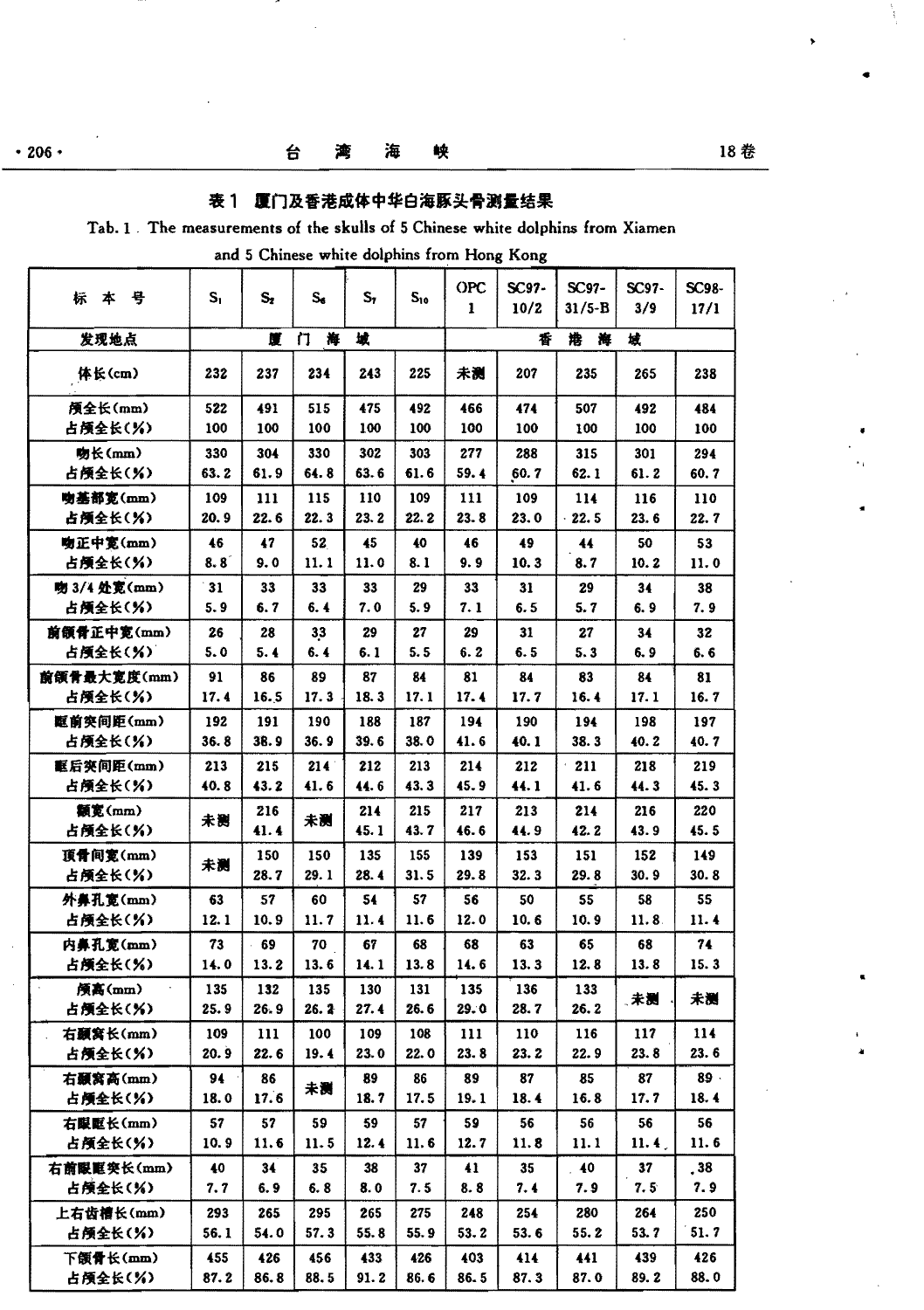| l C<br>1 |  |
|----------|--|
| ı        |  |

| 标<br>耳<br>≭ | S <sub>1</sub> | s,   | S,   | S,   | $S_{10}$ | <b>OPC</b> | SC97-<br>10/2 | $SC97-$<br>$31/5 - B$ | SC97-<br>3/9 | SC98-<br>17/1 |
|-------------|----------------|------|------|------|----------|------------|---------------|-----------------------|--------------|---------------|
| 发现地点        |                | л    | 海    | 域    |          |            | 香             | 海<br>溎                | 坡            |               |
| 下颌骨高(mm)    | 88             | 86   | 92   | 86   | 90       | 86         | 85            | 87                    | 91           | 90            |
| 占颅全长(%)     | 16.9           | 17.5 | 17.8 | 18.1 | 18.8     | 17.5       | 17.9          | 17. 2                 | 18.5         | 18.6          |
| 下颌联结长(mm)   | 131            | 122  | 140  | 124  | 124      | 101        | 107           | 117                   |              | 92            |
| 占颅全长(%)     | 25.1           | 24.9 | 27.2 | 26.1 | 25.2     | 21.7       | 22.6          | 23.1                  | 未测           | 19.0          |

在头骨侧面,颞窝长100~117mm,眼眶长56~59mm,前者基本为后者的2倍,颞窝高85 ~94mm,为颅长的17.5%~19.1%。眶后突与鼻孔后缘等齐,眶前突略前于鼻孔前缘。眶后突 与鳞骨镰状突间相距不足 1cm。翼蝶骨与顶骨下端相接,并将额骨与鳞骨完全隔开。

从腹面看,犁骨可见于第20颗牙齿附近,在接近牙槽末端处为上颌骨覆盖,犁骨后端未扩 展。腭骨在内鼻孔前相接,并与犁骨相接。两侧翼沟突被腭骨隔开,其薄骨片与腭骨外侧游离 骨片相接而形成夹腔。内鼻孔宽 63~74mm,大于外鼻孔宽。翼骨构成内鼻孔的前壁及侧壁,其 后缘与基蝶骨连续成脊。

幼体颅骨还未完全愈合,经浸泡后各部分都分离开。

1.2 下颌骨(图版 I-3)

下颌骨长 403~456mm,为颅全长的 86.6%~91.2%; 高 85~92mm,比例为 16.9%~ 18.8%。下颌骨联结长为92~140mm,厦门的联结长占颅全长的比例平均为25.7%,占下颌 骨长的比例分别为 28.8%、28.6%、30.7%、28.6%、29.1%,平均为 29.2%;香港的联结长 占颅全长的比例平均为 21.8%,占下颌骨长的比例分别为 25.1%、25.8%、26.5%、21.6%, 平均 25.1%。自联结后,下颌骨两侧明显向外弯曲。

幼仔 S、、S、及 S。的下颌骨长分别为 235、240、224,高 43、51、48mm;联结长 59、65、60mm, 占下颌骨长的比例分别为 25.1%、27.1%、26.8%,平均为 26.7%。

耳骨及舌骨  $2^{\circ}$ 

2.1 鼓圈耳骨(图版 I-6)

鼓围耳骨由鼓骨和围耳骨构成。成体鼓骨长分别为 40.0、42.0mm,平均 41.0mm,宽均为 21.0mm, 高 24.0、25.0mm, 平均 24.5mm; 幼体鼓骨长分别为 39.5、39.0mm, 平均 39.3 mm,宽均为 20.0mm, 高 24.0、25.0mm, 平均 24.5mm。外后隆大于内后隆, 且表面较光滑。鼓 骨后端的扇形突骨质疏松,关节面有长短、深浅不一的沟纹,中间稍有突起。

标本号 鼓骨长 鼓骨宽 鼓骨高 围耳骨长 围耳骨宽 围耳骨高 蜗孔(长×最大宽) 蜗部(长×宽)  $S_{4}$  $39.5$ 20.0 24.0 33.0  $23.0$  $12.5$ 15.0×14.0  $11.0 \times 7.0$ 幼 体  $S_{\rm s}$ 39.0 20.0  $25.0$ 32.5  $22.0$ 13.0  $15.5 \times 15.0$  $11.0 \times 6.0$ s, 40.0  $21.0$  $24.0$ 33.0 22.5  $12.5$  $15.0 \times 14.0$  $11.5 \times 6.0$ 茠  $S_{10}$ 42.0 21.0 25.0 32.5 23.5  $14.0$  $16.5 \times 14.0$  $11.0 \times 6.5$ 

表2 中华白海豚鼓围耳骨的测量结果

Tab. 2 Measurements of tympanic bulla and perioric of Chinese white dolphins

注:表中单位为 mm.

围耳骨外形扁平。成体 S,、S,。的围耳骨长平均 32.8mm、宽 23.0mm、高 13.3mm; 幼体 S.、S. 围耳骨长平均 32.8mm、宽 22.5mm、高 12.8mm。蜗部以外的部分骨质都比较疏松。S.、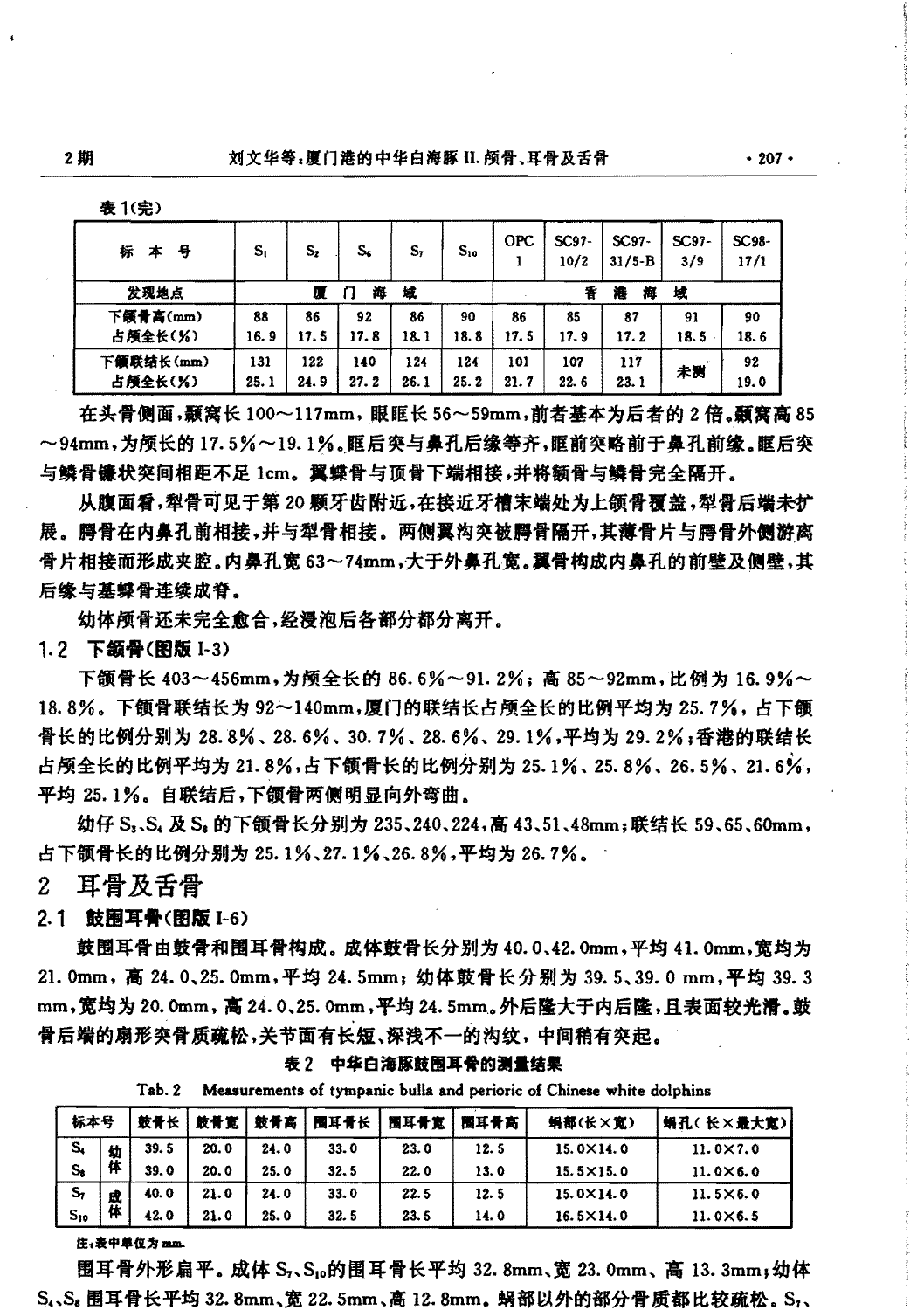$S_{10}$ ,  $S_4$ , 及  $S_5$  蜗部分别为 15. 0mm  $\times$  14. 0mm, 16. 5mm  $\times$  14. 0mm, 15. 0mm  $\times$  14. 0mm, 15.0mm×15.0mm,较发达;蜗孔呈梨形,长11.0~11.5mm,最大宽6.0~7.0mm,关节面也 为扇形,中间凹,状似蛤蜊壳(表2)。

比较以下幼体与成体标本,鼓围耳骨无论是在大小及结构方面都没什么区别。

2.2 舌骨(图版 I-5)

通过对 S,、S,。的舌骨进行测量和观察,基舌骨长 48, 0 及 50, 0mm, 宽 38, 0 及 44, 0mm, 与 左右的甲舌骨紧联、已愈合,形状呈牛角形,甲舌骨远端距 121.5、123.5mm。茎舌骨长而弯曲, 长度均为 112.0mm,其借软骨与基舌骨相连,左右基本对称(表3)。

| 表3 |  | 中华白海豚舌骨的测量结果 |  |  |
|----|--|--------------|--|--|
|----|--|--------------|--|--|

|  | Tab. 3 Measurements of lingual bones of Chinese white dolphins |  |  |  |  |  |  |  |  |
|--|----------------------------------------------------------------|--|--|--|--|--|--|--|--|
|--|----------------------------------------------------------------|--|--|--|--|--|--|--|--|

| Æ<br>ምን | 基舌骨长 | 基舌骨宽 | 甲舌骨远端距 | 茎舌骨长  |
|---------|------|------|--------|-------|
| - 72    | 48.0 | 38.0 | 121.5  | 112.0 |
| S10     | 50.0 | 44.0 | 123.5  | 112.0 |

注:表中单位为 mm.

3 讨论

1765年, Osbeck 首次对发现于珠江口的中华白海豚命名。相隔百年, Flower 干 1870 年根 据厦门的两头标本讲行骨骼描述[2]。1978年,黄文几澜量了厦门大学标本室内的两头头骨标 本(13个参数,舌骨与耳骨缺)和广西合浦的一头头骨标本[3]。1982年,王丕烈测量了广西一头 头骨标本(22个参数)[4]。笔者这次同时测量了厦门5头成体标本和香港5头成体标本。这样, 中华白海豚的头骨测量数据,在厦门已经有8头,在香港有5头,在北部湾有2头。总的来说, 测量的结果都比较接近。中国沿岸海域已共有15头,有待更多的数据来进一步研究其生长发 育与年龄的关系。

本文所提供的 10个头骨标本测量参数 22个,包括了前人所有参数。这 10头标本都同时 测定了年龄,厦门9~30岁,香港8.5~32.5岁。目前报道中华白海豚自中国长江口至南非、澳 大利亚都有分布[5],本文所提供的数据有助于比较研究跨纬度如此大的物种在形态上的变异 或种群、亚种的分化[5~12]。这方面也将进一步探讨。

本文同时还报道了5头哺乳期的海豚头骨和耳骨。这5头在年龄、体长、体重以及颅骨等 方面都远远小于5头成体标本[1],但是,耳骨的形态、大小和结构基本上与5头成体无差别,这 表明耳骨与头颅两者的生长和发育是非同步的,Kasuya(1973)也曾报道过有关齿鲸的类似结 果[13]。这方面在"牙齿与年龄"的研究中还将进一步讨论。

蔡加量、陈炳煜、黄晓松、双宝、张玉生等多位同志参加过标本处理工作,谨此致谢。

#### 参考文献

- 1 黄宗国,刘文华,郑成兴等,厦门的中华白海豚 I. 外部形态和内脏器官, 台湾海峡, 1997, 16(4): 473~478
- 2 Flower W. Description of the skeleton of the Chinese white dolphin (Delphinus sinensis Osbeck). Transactions of the Zoological Society of London,  $1970, 7, 151 - 160$
- 3 黄文几,温业新,唐子英.中华白海豚的初步调查研究. 复旦学报,自然科学版,1978,(1):105~110
- エズ胡 私療法:商弊由货自爆豚的研究,辽宁动物学会会刊。1982.3(1),67~74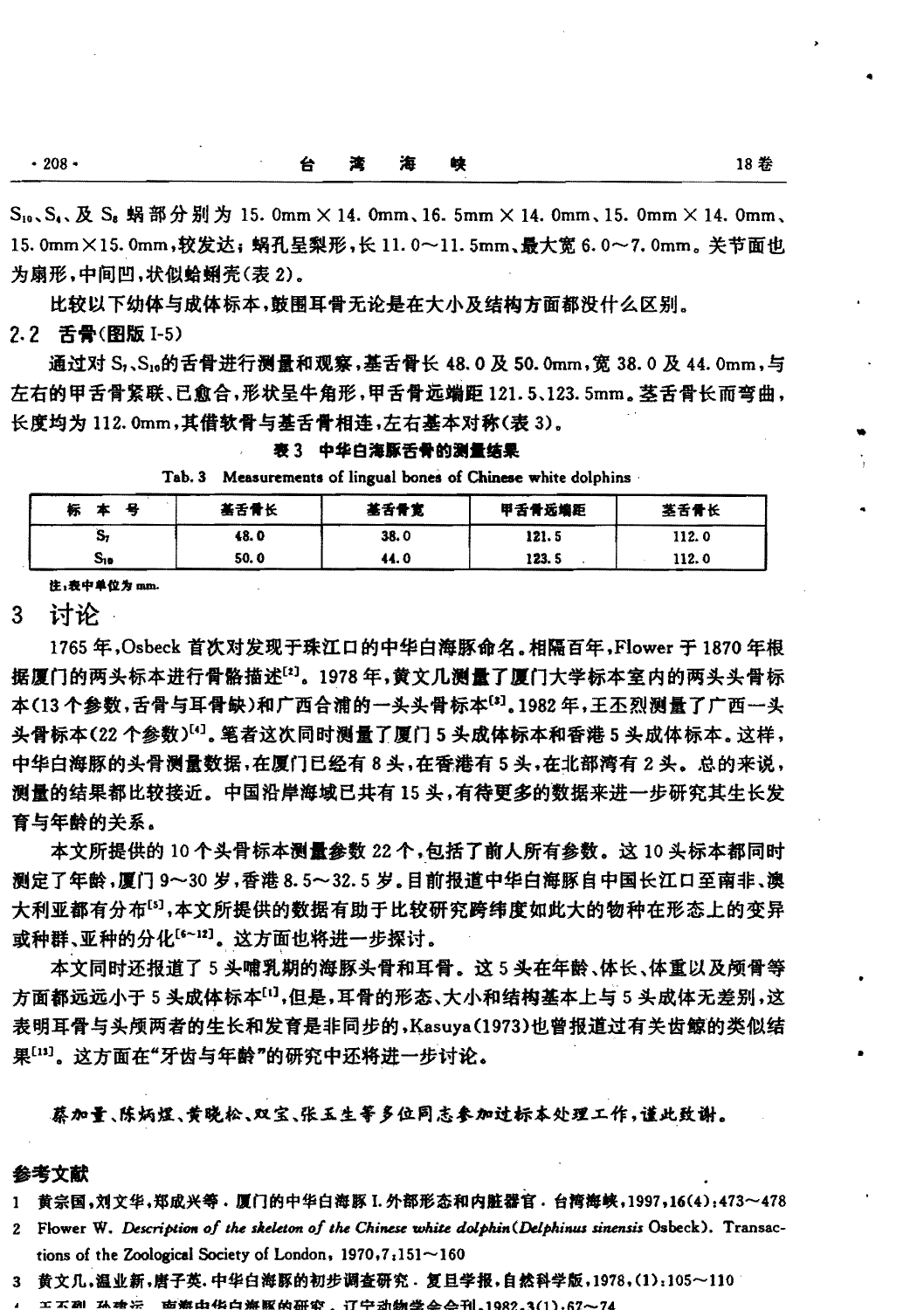$.209 -$ 

- Jefferson T A, Leatherwood S and Webber M A. Marine Mammals of the World. Rome: UNEP and 5 FAO, 1993.320
- 6 Reeves R R and Leatherwood S. Dolphins. Harcourt Brace Jovanovic, 1987. San Diego, 111
- 7 Tinker S W. Whales of the World. Honolulu, Bess Press, 1988. 310
- R 陈万青,郑长禄,张起信.海洋哺乳动物.青岛,青岛海洋大学出版社,1992.462
- Leatherwood S and Reeve R R. Whales and Dolphins. Dai Nippon Printing Company, Ltd., Tokyo, 9 1983.302
- 10 周莲香.台湾鲸类图鉴.台湾海洋生物博物馆,1994.107
- $11$ Ross G J B, Heinsohn G H and Cockcroft V G. Humpback dolphins Sousa Chinensis, S. plumbea, S. teuszii. In Handbook of marine mammals.  $1994, (5)$ :  $23~-42$
- 12 Leatherwood S and Reeves R R. The Sierra Club handbook of whales and dolphins. Sierra Club Books, San Francisco, 1983. 302pp
- 13 Kasuya T. Systematic consideration of recent toothed whales based on the morphology of the tympano-periotic bone. Scientific Reports of the Whales Research Institute. 1973.  $25:1 \sim 104$

# Chinese white dolphin (Sousa chinensis) in Xiamen Harbour

II. Skulls, ear bones and lingual bones

Liu Wenhua, Huang Zongguo (Third Institute of Oceanography, SOA, Xiamen, 361005) **Jefferson Thomas A** (Ocean Park Conservation Foundation, Hong Kong)

#### **Abstract**

Comparative study was conducted between 5 mature Chinese white dolphins (Indo-Pacific Hump-backed Dolphin, Sousa chinensis,  $9 \sim 30$  a old) and 6 newborn dolphins from Xiamen. The skulls of mature dolphins have nearly fused together but those of newborn dolphins basically keep separate. There is no big difference between the ear bones of mature dolphins and newborn dolphins in size and shape, which indicates that the development of ear bones is non-synchronous as that of the skull. Also, the measurements of the skulls of 5 mature Chinese white dolphins from Hong Kong are included.

**KEYWORDS** Sousa chinensis, skull, skeleton, Xiamen Harbour